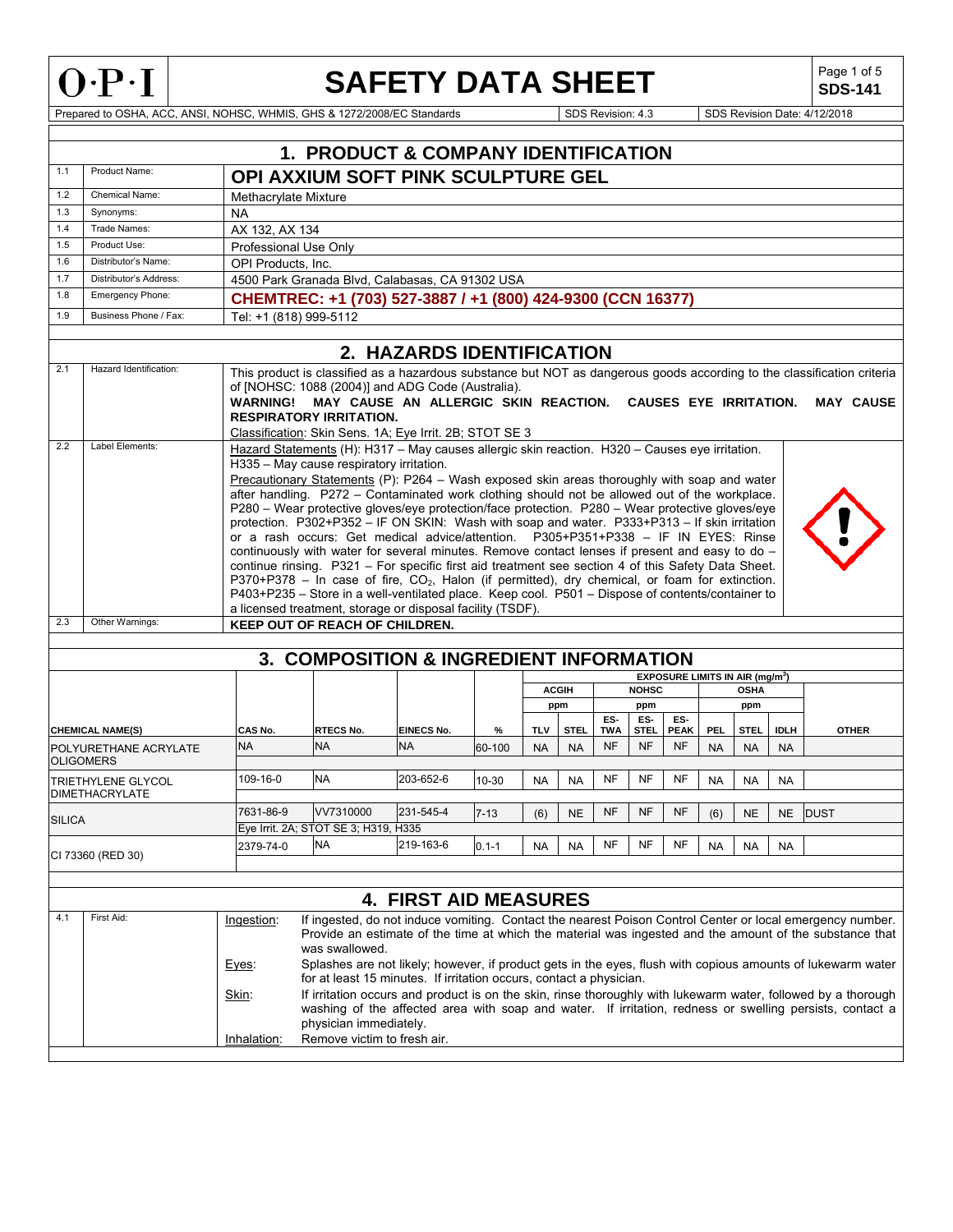

# **SAFETY DATA SHEET**  $\left|\begin{array}{c} \text{Page 2 of 5} \\ \text{SDS-141} \end{array}\right|$

**SDS-141**

Prepared to OSHA, ACC, ANSI, NOHSC, WHMIS, GHS & 1272/2008/EC Standards Superintendent Superintendent Superintendent Superintendent Superintendent Superintendent Superintendent Superintendent Superintendent Superintendent

|     | 4. FIRST AID MEASURES - cont'd                       |                                                                                                                                                                                                                                                                                 |            |              |                            |                             |                      |                         |             |                             |              |   |
|-----|------------------------------------------------------|---------------------------------------------------------------------------------------------------------------------------------------------------------------------------------------------------------------------------------------------------------------------------------|------------|--------------|----------------------------|-----------------------------|----------------------|-------------------------|-------------|-----------------------------|--------------|---|
| 4.2 | Effects of Exposure:                                 | If product is swallowed, may cause nausea, headache, vomiting and/or diarrhea and central nervous<br>Ingestion:<br>system depression.                                                                                                                                           |            |              |                            |                             |                      |                         |             |                             |              |   |
|     |                                                      | Irritating to the eyes. Symptoms of overexposure may include redness, itching, irritation and watering.<br>Eyes:<br>May be irritating to skin in some sensitive individuals, especially after prolonged and/or repeated contact.<br>Skin:                                       |            |              |                            |                             |                      |                         |             |                             |              |   |
|     |                                                      | Inhalation of vapors is unlikely under normal conditions of use and handling; however, inhalation of vapors<br>Inhalation:<br>in excess of the levels listed in Section 2 (Composition and Ingredient Information) can cause central                                            |            |              |                            |                             |                      |                         |             |                             |              |   |
|     |                                                      | nervous system depression (e.g., drowsiness, dizziness, headaches, nausea).                                                                                                                                                                                                     |            |              |                            |                             |                      |                         |             |                             |              |   |
| 4.3 | Symptoms of Overexposure:                            | Symptoms of skin overexposure in some sensitive individuals may include redness, itching, and irritation of affected<br>areas. Overexposure in eyes may cause redness, itching and watering.                                                                                    |            |              |                            |                             |                      |                         |             |                             |              |   |
| 4.4 | Acute Health Effects:                                | Mild to moderate irritation to eyes and skin near affected areas.                                                                                                                                                                                                               |            |              |                            |                             |                      |                         |             |                             |              |   |
| 4.5 | Chronic Health Effects:                              | None known.                                                                                                                                                                                                                                                                     |            |              |                            |                             |                      |                         |             |                             |              |   |
| 4.6 | Target Organs:                                       | Eyes, Skin.                                                                                                                                                                                                                                                                     |            |              |                            |                             |                      |                         |             |                             |              |   |
| 4.7 | <b>Medical Conditions</b><br>Aggravated by Exposure: | Pre-existing dermatitis, other skin conditions, and disorders of the                                                                                                                                                                                                            |            |              |                            |                             | <b>HEALTH</b>        |                         |             |                             |              | 1 |
|     |                                                      | target organs (eyes, skin, and respiratory system).                                                                                                                                                                                                                             |            |              |                            |                             |                      | <b>FLAMMABILITY</b>     |             |                             |              | 1 |
|     |                                                      |                                                                                                                                                                                                                                                                                 |            |              |                            |                             |                      | <b>PHYSICAL HAZARDS</b> |             |                             |              | 1 |
|     |                                                      |                                                                                                                                                                                                                                                                                 |            |              |                            |                             |                      |                         |             | <b>PROTECTIVE EQUIPMENT</b> |              | B |
|     |                                                      |                                                                                                                                                                                                                                                                                 |            |              |                            |                             | <b>EYES</b>          |                         | <b>SKIN</b> |                             |              |   |
|     |                                                      |                                                                                                                                                                                                                                                                                 |            |              |                            |                             |                      |                         |             |                             |              |   |
|     |                                                      | <b>5. FIREFIGHTING MEASURES</b>                                                                                                                                                                                                                                                 |            |              |                            |                             |                      |                         |             |                             |              |   |
| 5.1 | Fire & Explosion Hazards:                            | Exothermic polymerization may cause containers to rupture. Cool containers with water to prevent<br>polymerization. This product is a non-flammable liquid. When involved in a fire, this product may<br>ignite and decompose to form toxic gases (e.g., CO, $CO_2$ , $NO_x$ ). |            |              |                            |                             |                      |                         |             |                             |              |   |
| 5.2 | <b>Extinguishing Methods:</b>                        | CO <sub>2</sub> , Halon, Dry Chemical, Foam                                                                                                                                                                                                                                     |            |              |                            |                             |                      |                         |             |                             |              |   |
| 5.3 | <b>Firefighting Procedures:</b>                      | This product is a combustible liquid. When involved in a fire, this product may ignite readily and                                                                                                                                                                              |            |              |                            |                             |                      |                         |             |                             |              |   |
|     |                                                      | decompose to produce carbon oxides.                                                                                                                                                                                                                                             |            |              |                            |                             |                      |                         |             |                             |              |   |
|     |                                                      | First responders should wear eye protection. Structural firefighters must wear SCBAs and full                                                                                                                                                                                   |            |              |                            |                             |                      |                         |             |                             |              |   |
|     |                                                      | protective equipment. Use a water spray or fog to reduce or direct vapors. Water may not be<br>effective in actually extinguishing a fire involving this product.                                                                                                               |            |              |                            |                             |                      |                         |             |                             |              |   |
|     |                                                      |                                                                                                                                                                                                                                                                                 |            |              |                            |                             |                      |                         |             |                             |              |   |
|     |                                                      | <b>6. ACCIDENTAL RELEASE MEASURES</b>                                                                                                                                                                                                                                           |            |              |                            |                             |                      |                         |             |                             |              |   |
| 6.1 | Spills:                                              | Before cleaning any spill or leak, individuals involved in spill cleanup must wear appropriate Personal Protective<br>Equipment.                                                                                                                                                |            |              |                            |                             |                      |                         |             |                             |              |   |
|     |                                                      | For small spills (e.g., < 1 gallon (3.8 L)) wear appropriate personal protective equipment (e.g., goggles, gloves).<br>Maximize ventilation (open doors and windows). Remove spilled material with absorbent material and place into                                            |            |              |                            |                             |                      |                         |             |                             |              |   |
|     |                                                      | appropriate closed container(s) for disposal. Dispose of properly in accordance with local, state and federal regulations.                                                                                                                                                      |            |              |                            |                             |                      |                         |             |                             |              |   |
|     |                                                      | Wash all affected areas and outside of container with plenty of warm water and soap. Remove any contaminated<br>clothing and wash thoroughly before reuse.                                                                                                                      |            |              |                            |                             |                      |                         |             |                             |              |   |
|     |                                                      | For large spills (e.g., $\geq 1$ gallon (3.8 L)), deny entry to all unprotected individuals. Dike and contain spill with inert                                                                                                                                                  |            |              |                            |                             |                      |                         |             |                             |              |   |
|     |                                                      | material (e.g., sand or earth). Transfer liquid to containers for recovery or disposal and solid diking material to separate                                                                                                                                                    |            |              |                            |                             |                      |                         |             |                             |              |   |
|     |                                                      | containers for proper disposal. Remove contaminated clothing promptly and wash affected skin areas with soap and<br>water. Keep spills and cleaning runoffs out of drains, municipal sewers and open bodies of water.                                                           |            |              |                            |                             |                      |                         |             |                             |              |   |
|     |                                                      |                                                                                                                                                                                                                                                                                 |            |              |                            |                             |                      |                         |             |                             |              |   |
|     |                                                      | 7. HANDLING & STORAGE INFORMATION                                                                                                                                                                                                                                               |            |              |                            |                             |                      |                         |             |                             |              |   |
| 7.1 | Work & Hygiene Practices:                            | Avoid prolonged contact with the product. After use, wash hands and exposed skin with soap and water. Do not eat,<br>drink or smoke while handling product.                                                                                                                     |            |              |                            |                             |                      |                         |             |                             |              |   |
| 7.2 | Storage & Handling:                                  | Keep this material away from heat, sparks and open flame. Open containers slowly on a stable surface. Keep container                                                                                                                                                            |            |              |                            |                             |                      |                         |             |                             |              |   |
|     |                                                      | closed tightly when not in use. Empty container may contain residual amounts of this product; therefore, empty<br>containers should be handled with care.                                                                                                                       |            |              |                            |                             |                      |                         |             |                             |              |   |
|     |                                                      | Store containers in a cool, dry location, away from direct sunlight, other light sources, or sources of intense heat. Store                                                                                                                                                     |            |              |                            |                             |                      |                         |             |                             |              |   |
|     |                                                      | away from incompatible materials (see Section 10, Stability and Reactivity). Material should be stored in secondary<br>containers as appropriate.                                                                                                                               |            |              |                            |                             |                      |                         |             |                             |              |   |
| 7.3 | <b>Special Precautions:</b>                          | Open containers slowly on a stable surface. Keep container tightly closed when not in use. Empty containers may<br>contain residual amounts of this product; therefore, empty containers should be handled with care.                                                           |            |              |                            |                             |                      |                         |             |                             |              |   |
|     |                                                      |                                                                                                                                                                                                                                                                                 |            |              |                            |                             |                      |                         |             |                             |              |   |
|     |                                                      | 8. EXPOSURE CONTROLS & PERSONAL PROTECTION                                                                                                                                                                                                                                      |            |              |                            |                             |                      |                         |             |                             |              |   |
| 8.1 | <b>Exposure Limits:</b><br>ppm $(mg/m3)$             |                                                                                                                                                                                                                                                                                 |            | <b>ACGIH</b> |                            | <b>NOHSC</b>                |                      |                         | <b>OSHA</b> |                             | <b>OTHER</b> |   |
|     |                                                      | <b>CHEMICAL NAME(S)</b><br><b>SILICA</b>                                                                                                                                                                                                                                        | <b>TLV</b> | <b>STEL</b>  | <b>ES-TWA</b><br><b>NF</b> | <b>ES-STEL</b><br><b>NF</b> | <b>ES-PEAK</b><br>NF | PEL                     | <b>STEL</b> | <b>IDLH</b>                 |              |   |
| 8.2 | Ventilation & Engineering                            |                                                                                                                                                                                                                                                                                 | (6)        | <b>NE</b>    |                            |                             |                      | (6)                     | <b>NE</b>   | <b>NE</b>                   | <b>DUST</b>  |   |
|     | Controls:                                            | When working with large quantities of product, provide adequate ventilation (e.g., local exhaust ventilation, fans). Ensure<br>that an eyewash station, sink or washbasin is available in case of exposure to eyes.                                                             |            |              |                            |                             |                      |                         |             |                             |              |   |
|     |                                                      |                                                                                                                                                                                                                                                                                 |            |              |                            |                             |                      |                         |             |                             |              |   |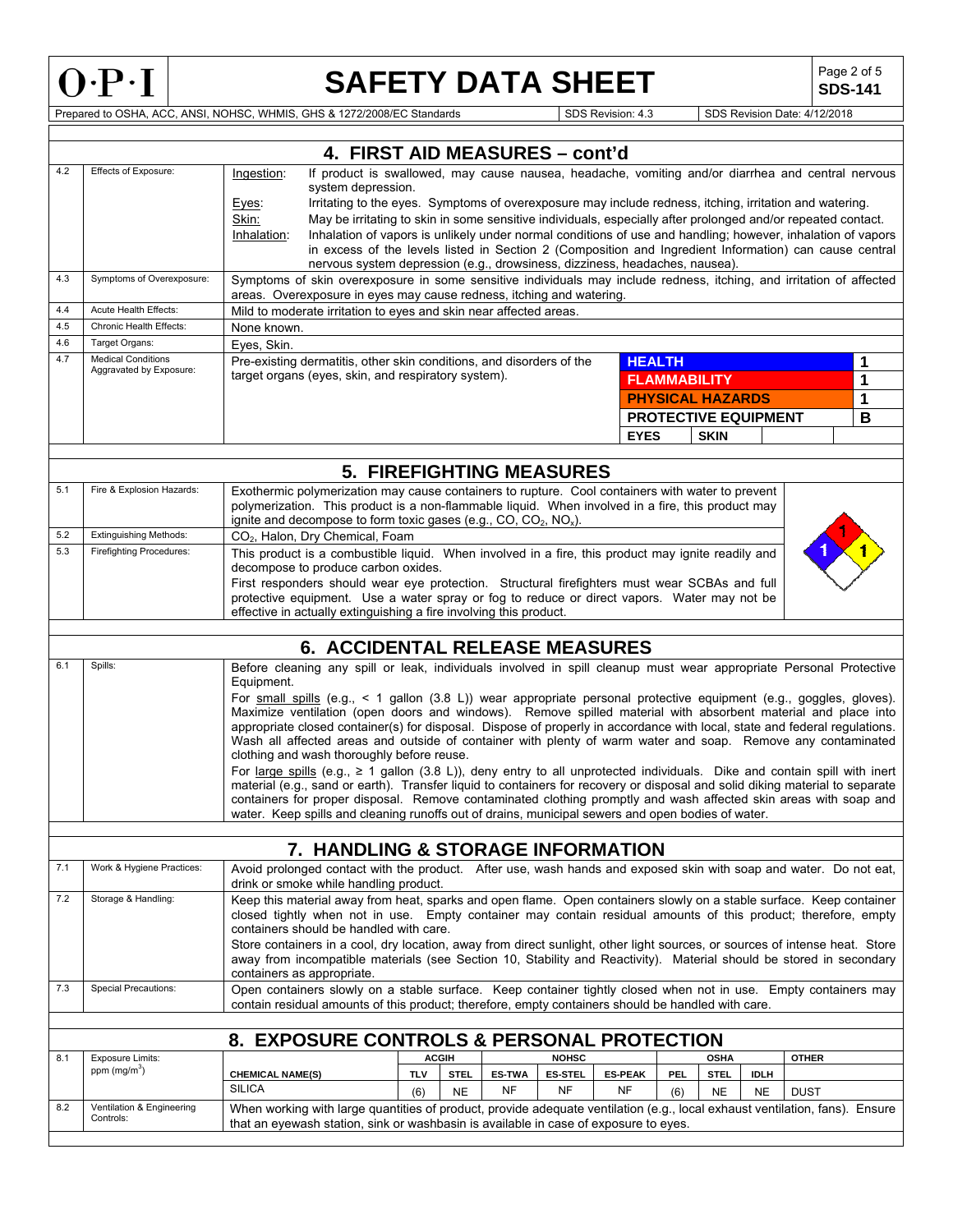

# **SAFETY DATA SHEET**  $\left|\begin{array}{c} \text{Page 3 of 5} \\ \text{SDS-141} \end{array}\right|$

**SDS-141**

Prepared to OSHA, ACC, ANSI, NOHSC, WHMIS, GHS & 1272/2008/EC Standards SUSS Revision: 4.3 SDS Revision Date: 4/12/2018

|              |                                                          | 8. EXPOSURE CONTROLS & PERSONAL PROTECTION - cont'd                                                                                                                                                                                 |
|--------------|----------------------------------------------------------|-------------------------------------------------------------------------------------------------------------------------------------------------------------------------------------------------------------------------------------|
|              |                                                          |                                                                                                                                                                                                                                     |
| 8.3          | Respiratory Protection:                                  | No special respiratory protection is required under typical circumstances of use or handling. If                                                                                                                                    |
|              |                                                          | necessary, use only respiratory protection authorized per U.S. OSHA's requirement in 29 CFR                                                                                                                                         |
|              |                                                          | §1910.134, or applicable U.S. state regulations, or the appropriate standards of Canada, its                                                                                                                                        |
|              | Eye Protection:                                          | provinces, EU member states, or Australia.                                                                                                                                                                                          |
| 8.4          |                                                          | Depending on the use of this product, splash or safety glasses may be worn. If necessary, refer to<br>6<br>U.S. OSHA 29 CFR §1910.133, Canadian standards, or the European Standard EN166.                                          |
| 8.5          | Hand Protection:                                         | If anticipated that prolonged & repeated skin contact will occur during use of this product, wear                                                                                                                                   |
|              |                                                          | neoprene or rubber gloves for routine industrial use. If necessary, refer to U.S. OSHA 29 CFR                                                                                                                                       |
|              |                                                          | §1910.138, the appropriate standards of Canada or the EU member states.                                                                                                                                                             |
| 8.6          | <b>Body Protection:</b>                                  | No special body protection is required under typical circumstances of use and handling. If                                                                                                                                          |
|              |                                                          | necessary, refer to appropriate standards of Canada, the EU member states, or U.S. OSHA.                                                                                                                                            |
|              |                                                          |                                                                                                                                                                                                                                     |
|              |                                                          | 9. PHYSICAL & CHEMICAL PROPERTIES                                                                                                                                                                                                   |
| 9.1          | Appearance:                                              | Pink viscous gel                                                                                                                                                                                                                    |
| 9.2          | Odor:                                                    | Characteristic acrylate odor                                                                                                                                                                                                        |
| 9.3          | Odor Threshold:                                          | <b>NA</b>                                                                                                                                                                                                                           |
| 9.4          | pH:                                                      | <b>ND</b>                                                                                                                                                                                                                           |
| 9.5          | Melting Point/Freezing Point:                            |                                                                                                                                                                                                                                     |
|              |                                                          | <b>NE</b>                                                                                                                                                                                                                           |
| 9.6          | Initial Boiling Point/Boiling<br>Range:                  | > 212 °F                                                                                                                                                                                                                            |
| 9.7          | Flashpoint:                                              | <b>ND</b>                                                                                                                                                                                                                           |
| 9.8          | Upper/Lower Flammability                                 | <b>ND</b>                                                                                                                                                                                                                           |
|              | Limits:                                                  |                                                                                                                                                                                                                                     |
| 9.9          | Vapor Pressure:                                          | <b>NE</b>                                                                                                                                                                                                                           |
| 9.10         | Vapor Density:                                           | <b>NA</b>                                                                                                                                                                                                                           |
| 9.11         | Relative Density:                                        | <b>NE</b>                                                                                                                                                                                                                           |
| 9.12         | Solubility:                                              | Immiscible                                                                                                                                                                                                                          |
| 9.13         | Partition Coefficient (log Pow):                         | <b>NA</b>                                                                                                                                                                                                                           |
| 9.14         | Autoignition Temperature:                                | <b>NA</b>                                                                                                                                                                                                                           |
| 9.15         | Decomposition Temperature:                               | <b>NA</b>                                                                                                                                                                                                                           |
| 9.16         | Viscosity:                                               | 165,000 cPs                                                                                                                                                                                                                         |
| 9.17         | Other Information:                                       | <b>ND</b>                                                                                                                                                                                                                           |
|              |                                                          |                                                                                                                                                                                                                                     |
|              |                                                          | <b>10. STABILITY &amp; REACTIVITY</b>                                                                                                                                                                                               |
| 10.1         | Stability:                                               | Stable under ambient conditions when stored properly (see Section 7, Storage and Handling).                                                                                                                                         |
| 10.2         | Hazardous Decomposition                                  | If exposed to extremely high temperatures, the products of thermal decomposition may include irritating vapors and                                                                                                                  |
|              | Products:                                                | carbon oxide gases (e.g., CO, CO <sub>2</sub> ).                                                                                                                                                                                    |
| 10.3         | Hazardous Polymerization:                                | May occur, if exposed to extremely high temperatures.                                                                                                                                                                               |
| 10.4         | Conditions to Avoid:                                     | None known.                                                                                                                                                                                                                         |
| 10.5         | Incompatible Substances:                                 | This product is incompatible with alkaline metals, strong oxidizers (e.g., peroxides, superoxides), strong acids (e.g.,                                                                                                             |
|              |                                                          | hydrochloric or muriatic acids), or strong bases (e.g., Iye, potassium hydroxide).                                                                                                                                                  |
|              |                                                          |                                                                                                                                                                                                                                     |
|              |                                                          | <b>11. TOXICOLOGICAL INFORMATION</b>                                                                                                                                                                                                |
| 11.1         | Routes of Entry:                                         | Inhalation:<br>Ingestion:<br>Yes<br>Absorption:<br>Yes<br>Yes                                                                                                                                                                       |
| 11.2         | <b>Toxicity Data:</b>                                    |                                                                                                                                                                                                                                     |
|              |                                                          | This product has NOT been tested on animals to obtain toxicology data. There are toxicology data for the components<br>of the product, which are found in scientific literature. This data has not been presented in this document. |
| 11.3         | Acute Toxicity:                                          |                                                                                                                                                                                                                                     |
| 11.4         | Chronic Toxicity:                                        | See Section 4.4                                                                                                                                                                                                                     |
| 11.5         | Suspected Carcinogen:                                    | See Section 4.5                                                                                                                                                                                                                     |
|              |                                                          | <b>NA</b>                                                                                                                                                                                                                           |
| 11.6         | Reproductive Toxicity:                                   | This product is not reported to cause reproductive toxicity in humans.                                                                                                                                                              |
|              | Mutagenicity:                                            | This product is not reported to produce mutagenic effects in humans.                                                                                                                                                                |
|              | Embryotoxicity:                                          | This product is not reported to produce embryotoxic effects in humans.                                                                                                                                                              |
|              | Teratogenicity:                                          | This product is not reported to cause teratogenic effects in humans.                                                                                                                                                                |
|              | Reproductive Toxicity:                                   | This product is not reported to cause reproductive effects in humans.                                                                                                                                                               |
| 11.7         | Irritancy of Product:                                    | See Section 4.3                                                                                                                                                                                                                     |
| 11.8         | <b>Biological Exposure Indices:</b>                      | <b>NE</b>                                                                                                                                                                                                                           |
| 11.9         | Physician Recommendations:                               | Treat symptomatically.                                                                                                                                                                                                              |
|              |                                                          |                                                                                                                                                                                                                                     |
|              |                                                          | <b>12. ECOLOGICAL INFORMATION</b>                                                                                                                                                                                                   |
|              |                                                          |                                                                                                                                                                                                                                     |
| 12.1<br>12.2 | Environmental Stability:<br>Effects on Plants & Animals: | There are no specific data available for this product.                                                                                                                                                                              |
| 12.3         | Effects on Aquatic Life:                                 | There are no specific data available for this product.<br>There are no specific data available for this product.                                                                                                                    |
|              |                                                          |                                                                                                                                                                                                                                     |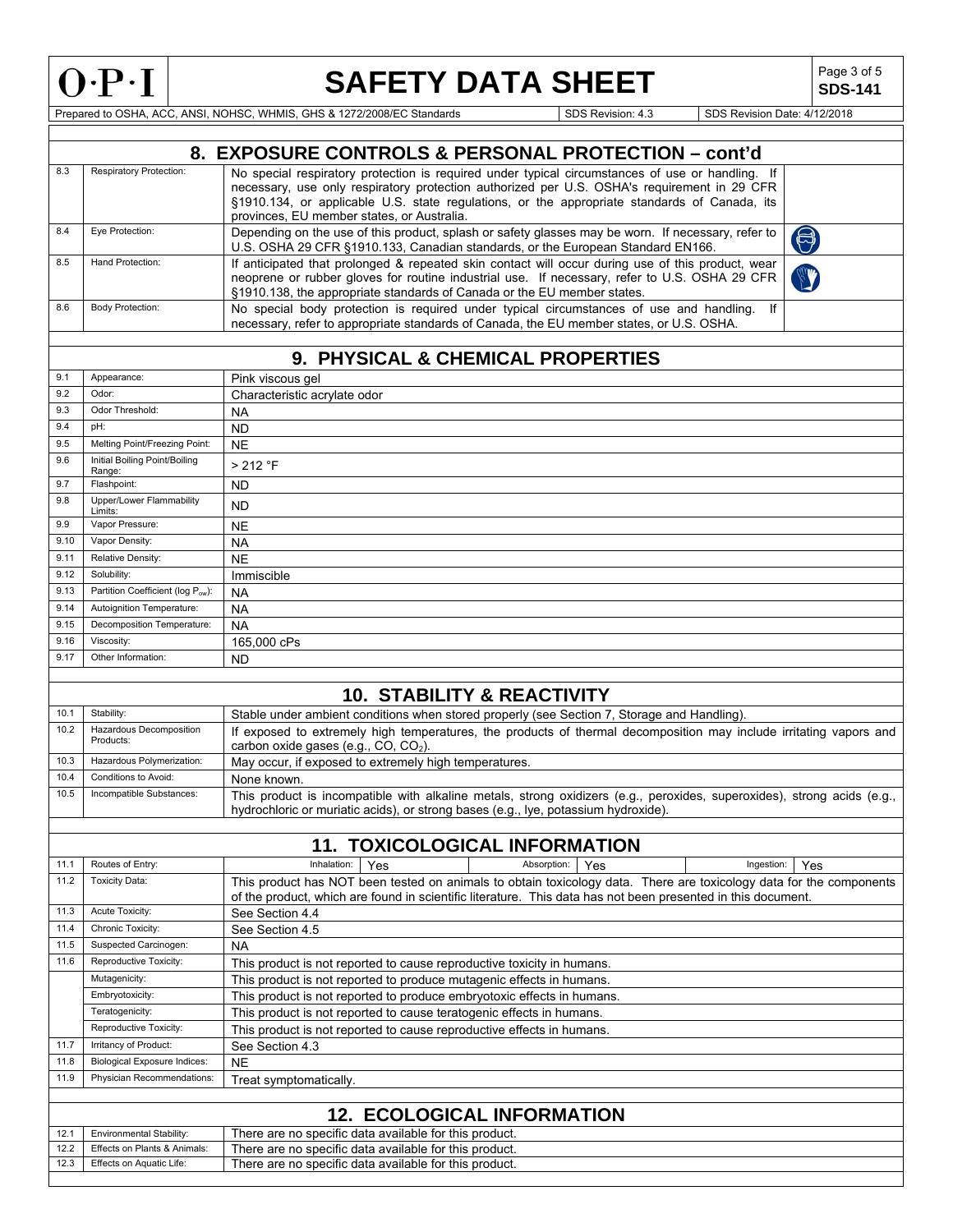

## **SAFETY DATA SHEET** SDS-141

**SDS-141**

Prepared to OSHA, ACC, ANSI, NOHSC, WHMIS, GHS & 1272/2008/EC Standards SDS Revision: 4.3 SDS Revision Date: 4/12/2018

### **13. DISPOSAL CONSIDERATIONS**

13.1 Waste Disposal: Waste disposal must be in accordance with appropriate federal, state, and local regulations.<br>13.2 Special Considerations: NA Special Considerations: NA

## **14. TRANSPORTATION INFORMATION**

|      | The basic description (ID Number, proper shipping name, hazard class & division, packing group) is shown for each mode of transportation. Additional descriptive information |                                                           |  |  |  |  |
|------|------------------------------------------------------------------------------------------------------------------------------------------------------------------------------|-----------------------------------------------------------|--|--|--|--|
|      |                                                                                                                                                                              | may be required by 49 CFR, IATA/ICAO, IMDG and the CTDGR. |  |  |  |  |
|      | 14.1 49 CFR (GND):                                                                                                                                                           | NOT REGULATED                                             |  |  |  |  |
| 14.2 | IATA (AIR):                                                                                                                                                                  | NOT REGULATED                                             |  |  |  |  |
| 14.3 | IMDG (OCN):                                                                                                                                                                  | NOT REGULATED                                             |  |  |  |  |
| 14.4 | TDGR (Canadian GND):                                                                                                                                                         | NOT REGULATED                                             |  |  |  |  |
| 14.5 | ADR/RID (EU):                                                                                                                                                                | NOT REGULATED                                             |  |  |  |  |
| 14.6 | SCT (MEXICO):                                                                                                                                                                | NOT REGULATED                                             |  |  |  |  |
| 14.7 | ADGR (AUS):                                                                                                                                                                  | NOT REGULATED                                             |  |  |  |  |
|      |                                                                                                                                                                              |                                                           |  |  |  |  |

## **15. REGULATORY INFORMATION**

| 15.1 | <b>SARA Reporting</b><br>Requirements:        | This product does not contain any substances subject to SARA Title III, section 313 reporting requirements.                                                                                                                                                                                                                                                                                                                                                                                                                                                                                                                                                                                                                         |  |  |  |  |  |
|------|-----------------------------------------------|-------------------------------------------------------------------------------------------------------------------------------------------------------------------------------------------------------------------------------------------------------------------------------------------------------------------------------------------------------------------------------------------------------------------------------------------------------------------------------------------------------------------------------------------------------------------------------------------------------------------------------------------------------------------------------------------------------------------------------------|--|--|--|--|--|
| 15.2 | <b>SARA Threshold Planning</b><br>Quantity:   | There are no specific Threshold Planning Quantities for the components of this product.                                                                                                                                                                                                                                                                                                                                                                                                                                                                                                                                                                                                                                             |  |  |  |  |  |
| 15.3 | <b>TSCA Inventory Status:</b>                 | The components of this product are listed on the TSCA Inventory or are otherwise exempt.                                                                                                                                                                                                                                                                                                                                                                                                                                                                                                                                                                                                                                            |  |  |  |  |  |
| 15.4 | <b>CERCLA Reportable Quantity</b><br>$(RQ)$ : | <b>NA</b>                                                                                                                                                                                                                                                                                                                                                                                                                                                                                                                                                                                                                                                                                                                           |  |  |  |  |  |
| 15.5 | Other Federal Requirements:                   | This product complies with the appropriate sections of the Food and Drug Administration's 21 CFR subchapter G<br>(Cosmetics).                                                                                                                                                                                                                                                                                                                                                                                                                                                                                                                                                                                                       |  |  |  |  |  |
| 15.6 | Other Canadian Regulations:                   | This product has been classified according to the hazard criteria of the CPR and the SDS contains<br>all of the information required by the CPR. The components of this product are listed on the<br>DSL/NDSL. None of the components of this product are listed on the Priorities Substances List.                                                                                                                                                                                                                                                                                                                                                                                                                                 |  |  |  |  |  |
| 15.7 | State Regulatory Information:                 | No ingredients in this product, present in a concentration of 1.0% or greater, are listed on any of the following state<br>criteria lists: California Proposition 65 (CA65), Delaware Air Quality Management List (DE), Florida Toxic Substances<br>List (FL), Massachusetts Hazardous Substances List (MA), Michigan Critical Substances List (MI), Minnesota Hazardous<br>Substances List (MN), New Jersey Right-to-Know List (NJ), New York Hazardous Substances List (NY), Pennsylvania<br>Right-to-Know List (PA), Washington Permissible Exposures List (WA), Wisconsin Hazardous Substances List (WI).                                                                                                                       |  |  |  |  |  |
| 15.8 | Other Requirements:                           | This product does not contain any chemicals known to the State of California to cause cancer or other reproductive<br>harm. For more information, go to www.P65warnings.ca.gov.                                                                                                                                                                                                                                                                                                                                                                                                                                                                                                                                                     |  |  |  |  |  |
|      |                                               |                                                                                                                                                                                                                                                                                                                                                                                                                                                                                                                                                                                                                                                                                                                                     |  |  |  |  |  |
|      |                                               | <b>16. OTHER INFORMATION</b>                                                                                                                                                                                                                                                                                                                                                                                                                                                                                                                                                                                                                                                                                                        |  |  |  |  |  |
| 16.1 | Other Information:                            | MAY CAUSE AN ALLERGIC SKIN REACTION.<br>CAUSES EYE IRRITATION.<br><b>MAY CAUSE</b><br><b>WARNING!</b><br><b>RESPIRATORY IRRITATION.</b> Use only as directed. Irritating to eyes, skin and respiratory system. Keep container<br>tightly closed in a cool place. Avoid contact with skin and eyes. Wear eye protection. Do not take internally. Keep away<br>from heat and open flame.<br><b>KEEP OUT OF REACH OF CHILDREN!</b>                                                                                                                                                                                                                                                                                                     |  |  |  |  |  |
| 16.2 | Terms & Definitions:                          | See last page of this Safety Data Sheet.                                                                                                                                                                                                                                                                                                                                                                                                                                                                                                                                                                                                                                                                                            |  |  |  |  |  |
| 16.3 | Disclaimer:                                   | This Safety Data Sheet is offered pursuant to OSHA's Hazard Communication Standard, 29 CFR §1910.1200. Other<br>government regulations must be reviewed for applicability to this product. To the best of ShipMate's & OPI's knowledge,<br>the information contained herein is reliable and accurate as of this date; however, accuracy, suitability or completeness<br>is not guaranteed and no warranties of any type, either expressed or implied, are provided. The information contained<br>herein relates only to the specific product(s). If this product(s) is combined with other materials, all component<br>properties must be considered. Data may be changed from time to time. Be sure to consult the latest edition. |  |  |  |  |  |
| 16.4 | Prepared for:                                 | <b>OPI Products, Inc.</b><br>4500 Park Granada Blvd<br>$\left[\right).P\cdot\right]$<br>Calabasas, CA 91302 USA<br>Tel: +1 (818) 999-5112<br>http://www.opi.com                                                                                                                                                                                                                                                                                                                                                                                                                                                                                                                                                                     |  |  |  |  |  |
| 16.5 | Prepared by:                                  | ShipMate, Inc.<br>P.O. Box 787<br>Sisters, Oregon 97759-0787 USA<br>Tel: +1 (310) 370-3600<br>Dangerous Goods<br>Fax: +1 (310) 370-5700<br>Training & Consulting<br>http://www.shipmate.com                                                                                                                                                                                                                                                                                                                                                                                                                                                                                                                                         |  |  |  |  |  |